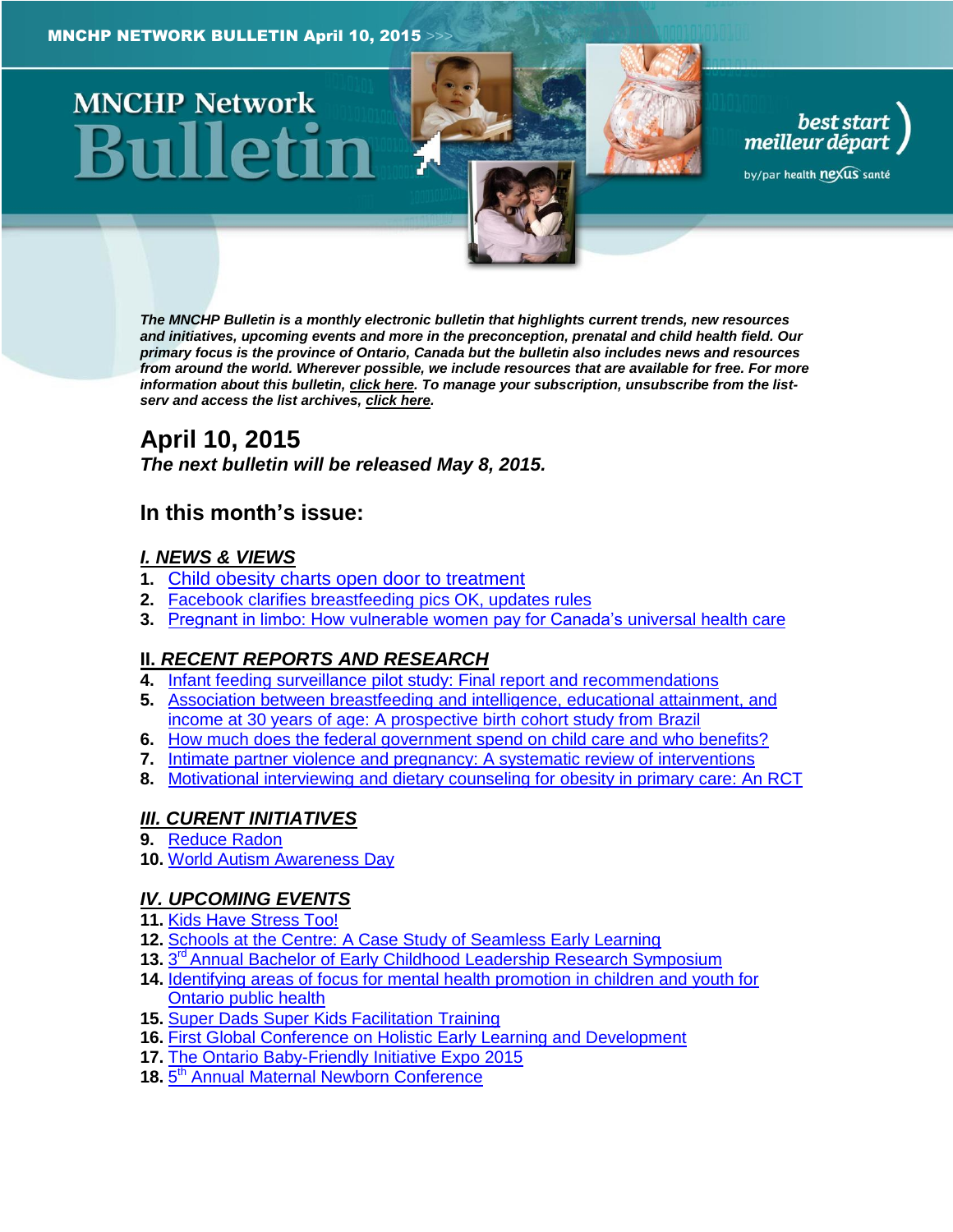# *[V. RESOURCES](#page-10-3)*

- 19. 6<sup>th</sup> [International Conference on Fetal Alcohol Spectrum Disorder](#page-10-4)
- **20.** [Introduction to Public Health Ethics 2 & 3](#page-11-0)
- **21.** [Resources about Newborn Screening](#page-11-1)
- **22.** [Parenting in Ottawa](#page-11-2)
- **23.** [Building Resiliency through Family-Based Programming](#page-12-0)
- **24.** [Recent videos](#page-12-1)

## *[VI. FEATURED BEST START RESOURCES](#page-12-2)*

- **25.** [It Takes a Village: Taking Action for Healthy Children](#page-12-3)
- **26.** [Addressing Smoking with Women and their Families: Strategies for In-home Support](#page-13-1)  **[Services](#page-13-1)**
- **27.** [Best Start Resource Centre Displays](#page-13-2)

# <span id="page-1-0"></span>**I. NEWS & VIEWS**

# <span id="page-1-1"></span>**1. Child obesity charts open door to treatment**

This article and accompanying video report (CBC News, 2015, Mar. 30) provides highlights from new guidelines recently released by the Canadian Task Force on Preventive Health Care to help doctors provide appropriate treatment for children and youth who are obese or overweight. The guidelines can be accessed online through [CMAJ.](http://www.cmaj.ca/content/early/2015/03/30/cmaj.141285) While the Task Force recommends that family doctors track the weight of any patients under the age of 17, they caution against taking any measures to prevent weight gain in children or youth who are not currently overweight. The guidelines also emphasize the importance of a holistic approach to obesity prevention in which the focus is on health, not weight. Rather than promote drug treatments, the Task Force encourages family doctors to refer at-risk patients to structural behavioural programs. Ultimately, the Task Force underlines that doctors cannot work in a vacuum to prevent obesity, and that support of a patient's family and community is necessary for treatment to be successful.

<http://www.cbc.ca/news/health/child-obesity-charts-open-door-to-treatment-1.3014832>

Related articles:

- **Get the entire family involved in tackling childhood obesity: Canadian report**: Reporting on the guidelines released by the Canadian Task Force on Preventive Health Care, this article (Chai, 2015, Mar. 30) highlights the important role of family involvement in combating childhood obesity. [http://globalnews.ca/news/1911163/get-the-entire-family-involved-in-tackling](http://globalnews.ca/news/1911163/get-the-entire-family-involved-in-tackling-childhood-obesity-canadian-report/)[childhood-obesity-canadian-report/](http://globalnews.ca/news/1911163/get-the-entire-family-involved-in-tackling-childhood-obesity-canadian-report/)
- **The cure for childhood obesity parents will hate**: This blog post from Dr. Brian Goldman (2015) questions the impact of the Canadian Task Force on Preventive Health Care guidelines which are aimed at family physicians and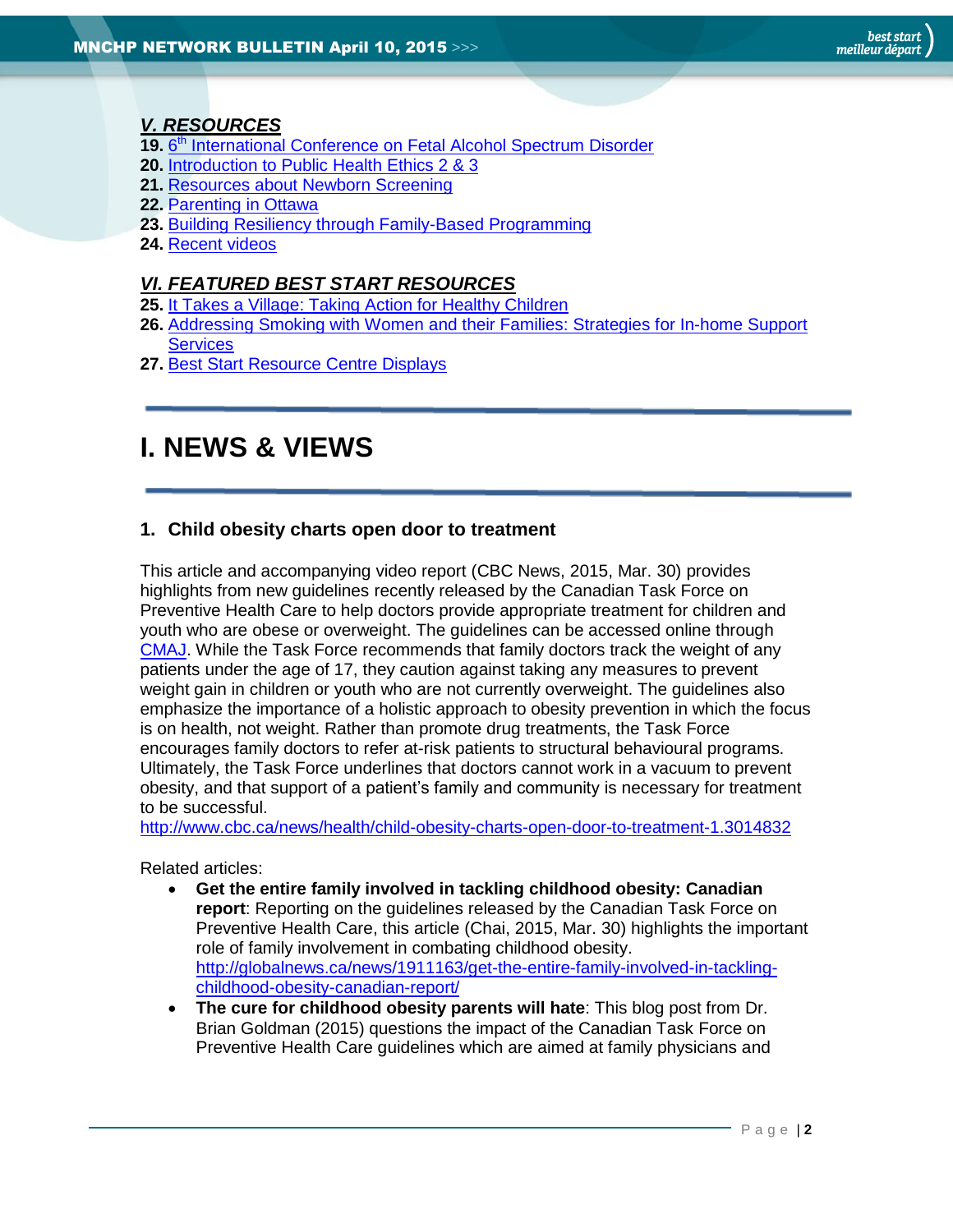instead promotes interventions that schools and parents can take to promote healthy weights.

[http://www.cbc.ca/radio/whitecoat/blog/the-cure-for-childhood-obesity-parents](http://www.cbc.ca/radio/whitecoat/blog/the-cure-for-childhood-obesity-parents-will-hate-1.3014981?cmp=rss)[will-hate-1.3014981?cmp=rss](http://www.cbc.ca/radio/whitecoat/blog/the-cure-for-childhood-obesity-parents-will-hate-1.3014981?cmp=rss)

## <span id="page-2-0"></span>**2. Facebook clarifies breastfeeding pics OK, updates rules**

Reporting on recent protests from mothers who had images of breastfeeding removed from Facebook, this article (CBC News, 2015, Mar. 16) announces Facebook's recent release of new rules that clearly provide permission for users of the site to post breastfeeding images. The social media site's new rules accommodate a new trend popular among breastfeeding mothers of taking breastfeeding selfies or "brelfies" to promote the natural feeding method.

[http://www.cbc.ca/news/world/facebook-clarifies-breastfeeding-pics-ok-updates-rules-](http://www.cbc.ca/news/world/facebook-clarifies-breastfeeding-pics-ok-updates-rules-1.2997124)[1.2997124](http://www.cbc.ca/news/world/facebook-clarifies-breastfeeding-pics-ok-updates-rules-1.2997124)

## <span id="page-2-1"></span>**3. Pregnant in limbo: How vulnerable women pay for Canada's universal health care**

This episode of Day 6 with Brent Bambury brings to light the large number of pregnant women in Canada who are currently living without provincial health insurance and highlights the importance of allowing these women access to free prenatal care. Throughout the report, Bambury relays the stories of three women who experienced pregnancy or childbirth without insurance and their fear of being able to afford the care necessary to have a safe and healthy pregnancy.

[http://www.cbc.ca/radio/day6/episode-226-pilots-and-mental-illness-dot-sucks-and](http://www.cbc.ca/radio/day6/episode-226-pilots-and-mental-illness-dot-sucks-and-pregnant-in-limbo-1.3009231/pregnant-in-limbo-how-vulnerable-women-pay-for-canada-s-universal-health-care-1.3009289)[pregnant-in-limbo-1.3009231/pregnant-in-limbo-how-vulnerable-women-pay-for-canada](http://www.cbc.ca/radio/day6/episode-226-pilots-and-mental-illness-dot-sucks-and-pregnant-in-limbo-1.3009231/pregnant-in-limbo-how-vulnerable-women-pay-for-canada-s-universal-health-care-1.3009289)[s-universal-health-care-1.3009289](http://www.cbc.ca/radio/day6/episode-226-pilots-and-mental-illness-dot-sucks-and-pregnant-in-limbo-1.3009231/pregnant-in-limbo-how-vulnerable-women-pay-for-canada-s-universal-health-care-1.3009289)

# <span id="page-2-2"></span>**II. RECENT REPORTS AND RESEARCH**

*\* indicates journal subscription required for full text access*

#### <span id="page-2-3"></span>**4. Infant feeding surveillance pilot study: Final report and recommendations**

Haile, R., Procter, T. D., Alton, G. D. et al. on behalf of LDCP Breastfeeding Surveillance Project Team. (2015). *Infant feeding surveillance pilot study: Final report and recommendations*. Woodstock, Ontario, Canada.

EXECUTIVE SUMMARY: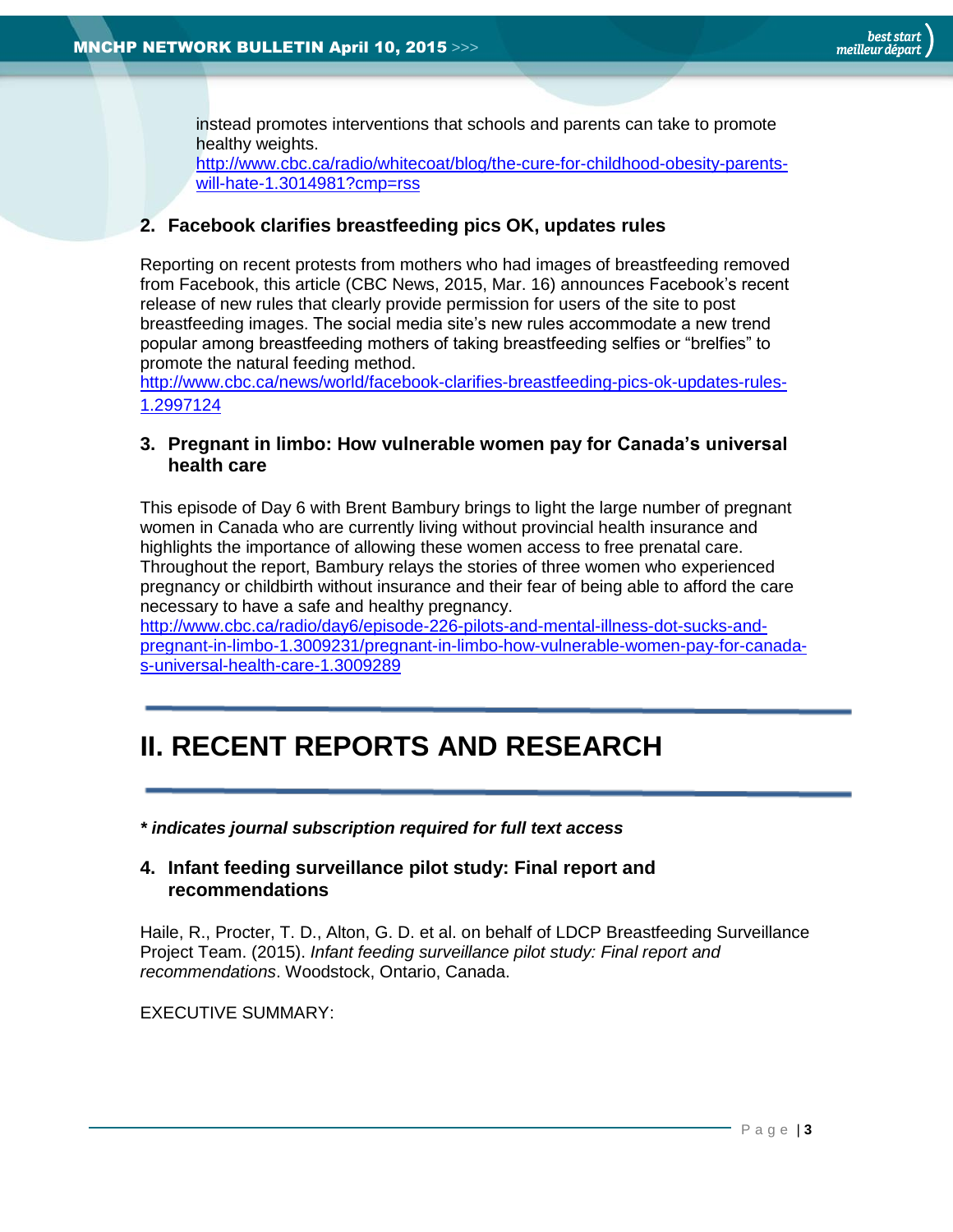The Infant Feeding Surveillance Pilot Study was a two-year project funded by Public Health Ontario's Locally Driven Collaborative Project (LDCP) program. Of the 36 public health units (PHUs) in Ontario, 27 collaborated on this project.

Breastfeeding is an important determinant of health and has been associated with significant health benefits for both children and mothers (Public Health Agency of Canada, 2014). As such, the Ministry of Health and Long-Term Care, Health Promotion Division has included Baby-Friendly Initiative (BFI) status as a Public Health Funding & Accountability Agreement Indicator since 2011. Part of the requirements to obtain BFI designation includes the collection of infant feeding data related to breastfeeding initiation, exclusivity and duration. Currently, no standardized infant feeding surveillance data are available in Ontario. The objective of this project was to work collaboratively with Ontario PHUs to determine the feasibility of developing a standardized tool and method for collecting infant feeding surveillance data that would enable PHUs to have locally useful and externally comparable data. The project was a multi-phasic study including: 1) situational assessment; 2) development/adaptation of a tool and data collection methods; 3) pilot-testing of tool and data collection methods; 4) pilot evaluation; and 5) summary, recommendations and dissemination.

The pilot was conducted at seven PHUs in Ontario from September 2013 – September 2014. The pilot collected both qualitative and quantitative data and was evaluated based on the following themes: response rates and timeliness, data quality, accuracy and completeness, simplicity and cost, questionnaire relevance and function, representativeness of various priority populations, lessons learned and suggestions for improvement, and compliance with BFI data requirements. Overall, the results of the pilot had positive results. Pilot public health units (PPHUs) cited that taking part in this project aided their abilities to collect consistent data for BFI designation, as well as allowed them to reach out to mothers and identify issues pertaining to breastfeeding in their respective regions.

Results of the pilot, and discussions with key public health stakeholders, including the Breastfeeding Committee for Canada (BCC) Assessment Committee, led to the development of recommendations related to time points, sampling, consent, contact method, contact window, contact attempts, questionnaire, intervention, and analysis.

For full-text access, please contact Gillian Alton at ldcpbreastfeeding@oxfordcounty.ca

## <span id="page-3-0"></span>**5. Association between breastfeeding and intelligence, educational attainment, and income at 30 years of age: A prospective birth cohort study from Brazil**

Victora, C. G., Horta, B. L., Loret de Mola, C., Quevedo, L., Tavarez Pinheiro, R., Gigante, D. P., Gonçalves, H., Barros, F. C. (2014). *Association between breastfeeding and intelligence, educational attainment, and income at 30 years of age: A prospective birth cohort study from Brazil.* Retrieved from <http://press.thelancet.com/breastfeedingIQ.pdf>

SUMMARY: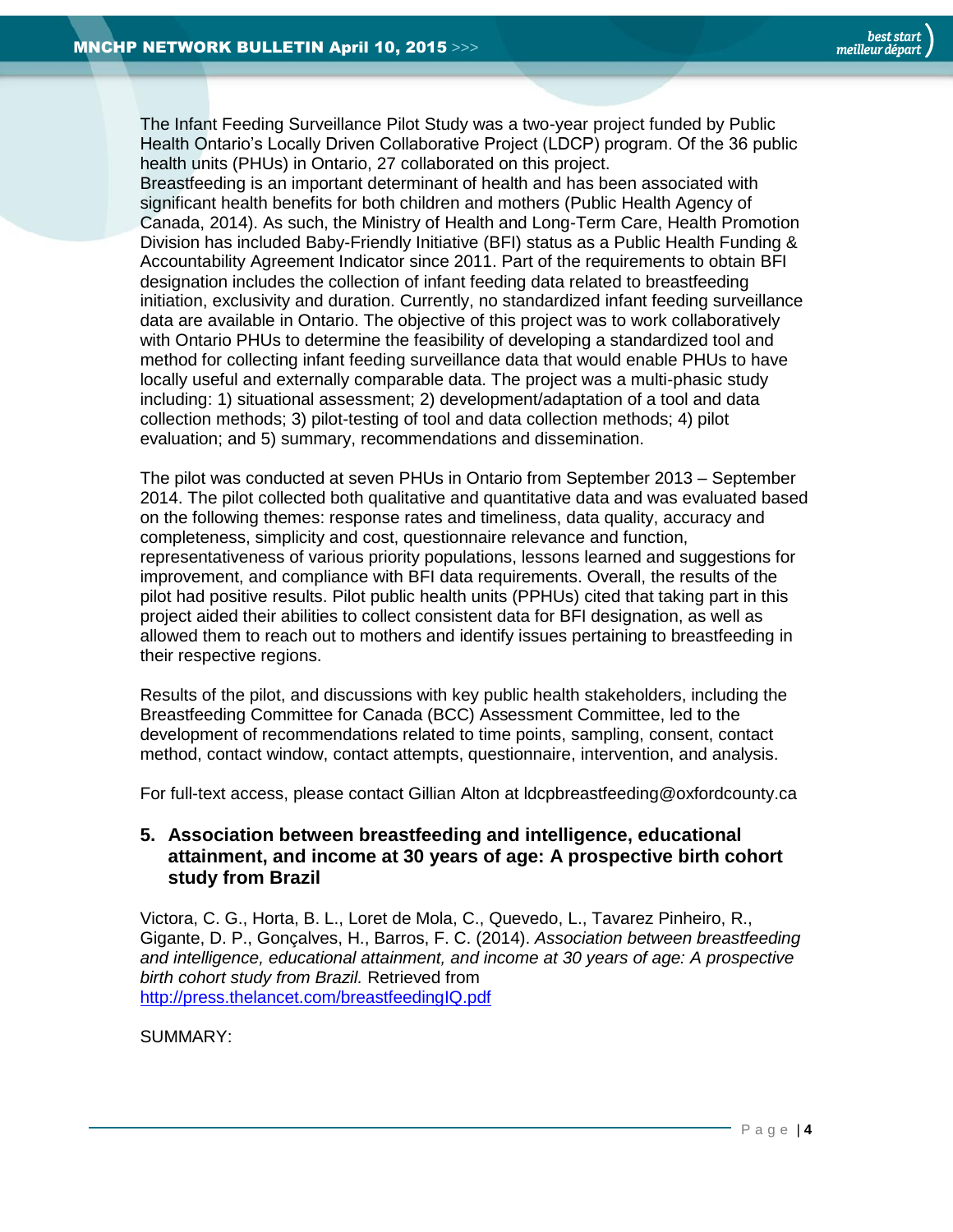**Background**: Breastfeeding has clear short-term benefits, but its long-term consequences on human capital are yet to be established. We aimed to assess whether breastfeeding duration was associated with intelligence quotient (IQ), years of schooling, and income at the age of 30 years, in a setting where no strong social patterning of breastfeeding exists.

**Methods**: A prospective, population-based birth cohort study of neonates was launched in 1982 in Pelotas, Brazil. Information about breastfeeding was recorded in early childhood. At 30 years of age, we studied the IQ (Wechsler Adult Intelligence Scale, 3rd version), educational attainment, and income of the participants. For the analyses, we used multiple linear regression with adjustment for ten confounding variables and the Gformula.

**Findings**: From June 4, 2012, to Feb 28, 2013, of the 5914 neonates enrolled, information about IQ and breastfeeding duration was available for 3493 participants. In the crude and adjusted analyses, the durations of total breastfeeding and predominant breastfeeding (breastfeeding as the main form of nutrition with some other foods) were positively associated with IQ, educational attainment, and income. We identified doseresponse associations with breastfeeding duration for IQ and educational attainment. In the confounder-adjusted analysis, participants who were breastfed for 12 months or more had higher IQ scores (difference of 3·76 points, 95% CI 2·20–5·33), more years of education (0·91 years, 0·42–1·40), and higher monthly incomes (341·0 Brazilian reals, 93·8–588·3) than did those who were breastfed for less than 1 month. The results of our mediation analysis suggested that IQ was responsible for 72% of the effect on income.

**Interpretation**: Breastfeeding is associated with improved performance in intelligence tests 30 years later, and might have an important effect in real life, by increasing educational attainment and income in adulthood. <http://press.thelancet.com/breastfeedingIQ.pdf>

Related resource:

 **Newly published breastfeeding study from Brazil: Hear from an expert:**  Listen to a short audio clip from Dr. Colin Michie, Chair of the Royal College of Paediatrics and Child Health's Nutrition Committee, where he discusses the implications of this seminal breastfeeding study and how health practitioners can share the results of the study with mothers. <http://blogs.unicef.org.uk/2015/03/24/baby-friendly-brazil-study-comment/>

## <span id="page-4-0"></span>**6. How much does the federal government spend on child care and who benefits?**

Malanik, C. (2015). How much does the federal government spend on child care and who benefits? Ottawa, ON: Officer of the Parliamentary Budget Officer. Retrieved from [http://www.pbo-dpb.gc.ca/files/files/Child\\_Care\\_EN.pdf](http://www.pbo-dpb.gc.ca/files/files/Child_Care_EN.pdf)

#### ABSTRACT:

In 2013-2014, Canadian families spend \$5.7 billion in child care expenses. This represents 5 per cent of the average Canadian family's total household expenses.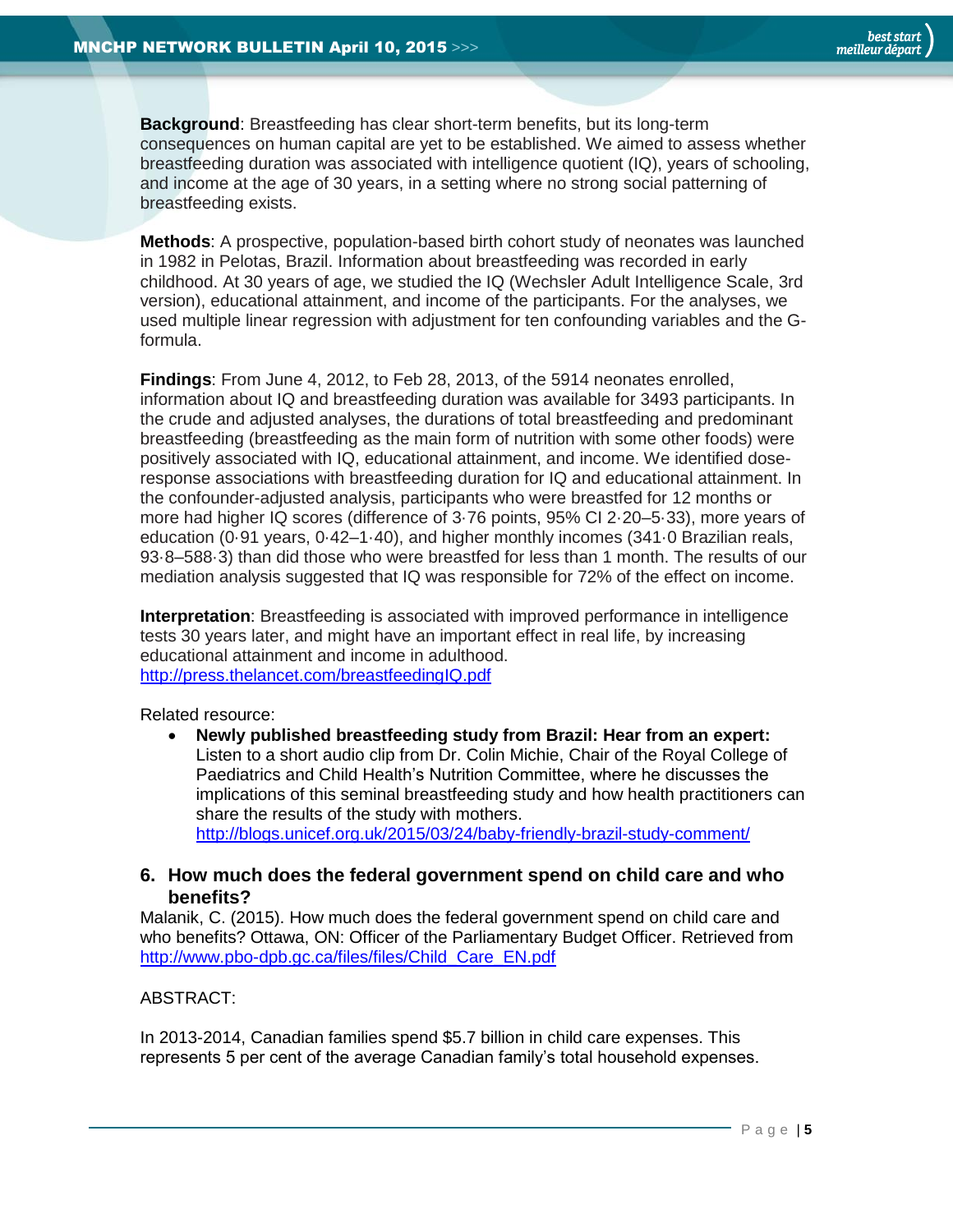The federal government has two initiatives explicitly and directly linked to defraying the costs of child care expenses, the Universal Child Care Benefit (UCCB) and the Child Care Expense Deduction (CCED). The value of child care benefits grew from \$0.6 billion in 2004-2005 to approximately \$3.3 billion in 2013-2014. This amounted to three-fifths (59%) of what Canadian families were spending on child care in 2013-2014.

Families with young children (less than 13 years of age) spending money on child care received two-thirds (66%) of these benefits. The remaining 34 per cent was distributed to families with no child care expenses and families with older children. As a share of housholds' aggregate child care expenses, federal benefits represented roughly 42 per cent and 247 per cent respectively.

The federal government announced enhancements to the UCCB and CCED in October 2014. If Parliament approved these proposed enhancements, PBO estimates the fiscal impact of federal child care policies will increase to roughly \$7.7 billion from the 2013- 2014 value of \$3.3 billion. By 2017-2018, it will grow to roughly \$7.9 billion.

These proposals would also change the allocation of benefits. In 2015, 49 per cent of these benefits would go to families with child care expenses and young children, and the remaining 51 per cent to families with no child care expenses and families with older children. Since families with young children spend more on child care, but will receive roughly half (49%) of the federal child care benefits in 2015-2016, their share will only cover 67 per cent of the amount they will spend on child care. Conversely, benefits that families with older children will receive from the government in 2015-2016 will represent nearly eight times the amount they will spend on child care. [http://www.pbo-dpb.gc.ca/files/files/Child\\_Care\\_EN.pdf](http://www.pbo-dpb.gc.ca/files/files/Child_Care_EN.pdf)

Related articles:

 **Families without child care costs get most of Tories' enhanced child care spending, budget officer says**: This article (Whittington, 2015) highlights the key findings of the PBO's report, emphasizing that the new enhancements to the Universal Child Care Benefit would primarily benefit those without child care expenses.

[http://www.thestar.com/news/canada/2015/03/31/families-without-child-care](http://www.thestar.com/news/canada/2015/03/31/families-without-child-care-costs-get-most-of-tories-child-care-spending-budget-officer-says.html)[costs-get-most-of-tories-child-care-spending-budget-officer-says.html](http://www.thestar.com/news/canada/2015/03/31/families-without-child-care-costs-get-most-of-tories-child-care-spending-budget-officer-says.html)

 **Federal spending on child care to almost double: Budget watchdog**: This article (Press, 2015) showcases views on the PBO's report from government officials and childcare advocates, with childcare experts stating that doubling federal spending on child care does not necessarily address the issue of providing quality child care.

[http://ottawacitizen.com/news/politics/federal-spending-on-child-care-to-almost](http://ottawacitizen.com/news/politics/federal-spending-on-child-care-to-almost-double-budget-watchdog)[double-budget-watchdog](http://ottawacitizen.com/news/politics/federal-spending-on-child-care-to-almost-double-budget-watchdog)

## <span id="page-5-0"></span>**7. Intimate partner violence and pregnancy: A systematic review of interventions**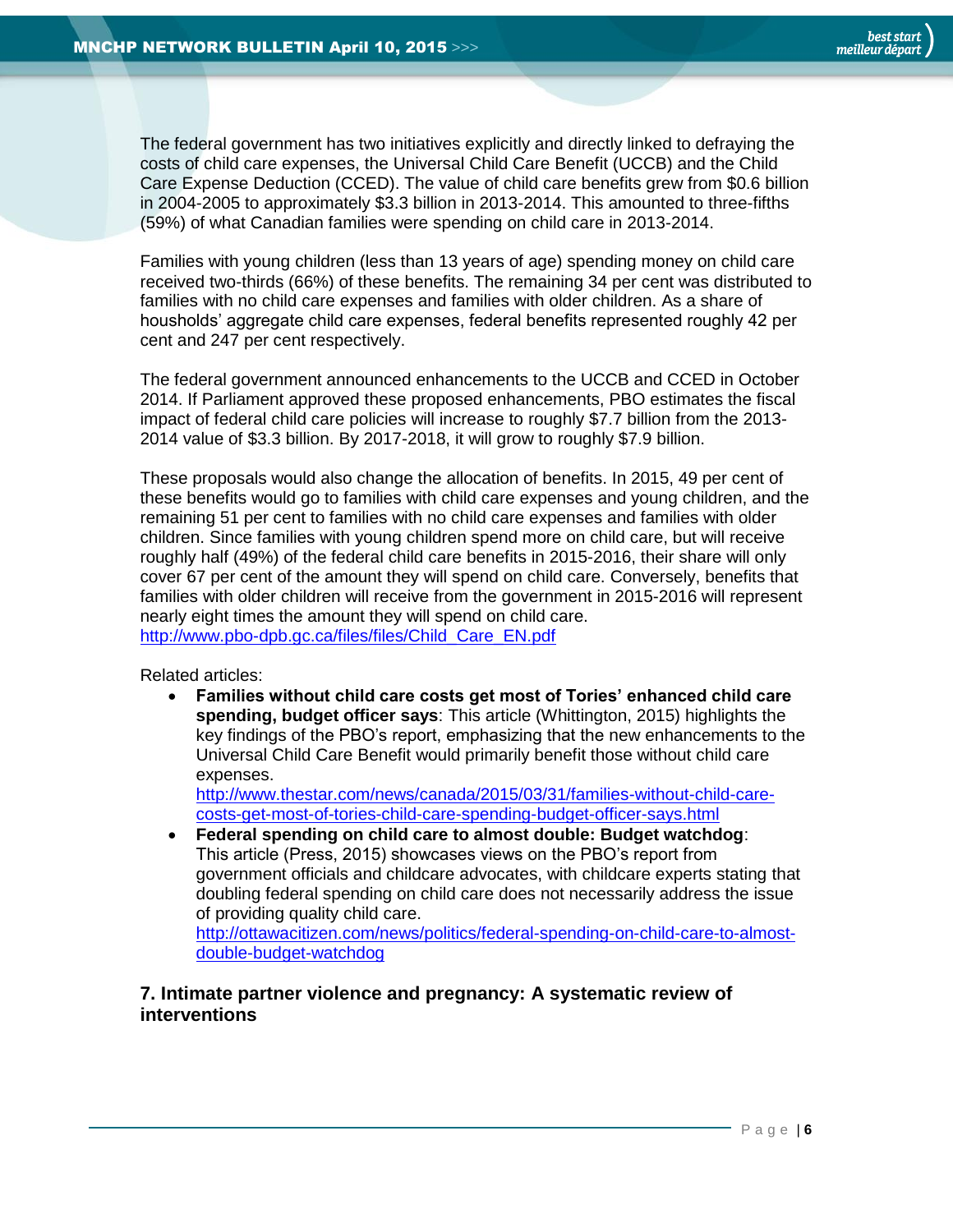Van Parys, A., Verhamme, A., Temmerman, M., & Verstraelan, H. (2015). Intimate partner violence and pregnancy: A systematic review of interventions. *PLoS ONE, 9*(1), E85084. doi:10.1371/journal.pone.0085084

## ABSTRACT:

**Background**: Intimate partner violence (IPV) around the time of pregnancy is a widespread global health problem with many negative consequences. Nevertheless, a lot remains unclear about which interventions are effective and might be adopted in the perinatal care context.

**Objective**: The objective is to provide a clear overview of the existing evidence on effectiveness of interventions for IPV around the time of pregnancy. Methods: Following databases PubMed, Web of Science, CINAHL and the Cochrane Library were systematically searched and expanded by hand search. The search was limited to English peer-reviewed randomized controlled trials published from 2000 to 2013. This review includes all types of interventions aiming to reduce IPV around the time of pregnancy as a primary outcome, and as secondary outcomes to enhance physical and/or mental health, quality of life, safety behavior, helpseeking behavior, and/or social support.

**Results**: We found few randomized controlled trials evaluating interventions for IPV around the time of pregnancy. Moreover, the nine studies identified did not produce strong evidence that certain interventions are effective. Nonetheless, home visitation programs and some multifaceted counseling interventions did produce promising results. Five studies reported a statistically significant decrease in physical, sexual and/or psychological partner violence (odds ratios from 0.47 to 0.92). Limited evidence was found for improved mental health, less postnatal depression, improved quality of life, fewer subsequent miscarriages, and less low birth weight/prematurity. None of the studies reported any evidence of a negative or harmful effect of the interventions.

**Conclusions and implications**: Strong evidence of effective interventions for IPV during the perinatal period is lacking, but some interventions show promising results. Additional large-scale, high-quality research is essential to provide further evidence about the effect of certain interventions and clarify which interventions should be adopted in the perinatal care context.

<http://www.ncbi.nlm.nih.gov/pmc/articles/PMC3901658/pdf/pone.0085084.pdf>

## <span id="page-6-0"></span>**8. Motivational interviewing and dietary counseling for obesity in primary care: An RCT**

Resnicow, K., McMaster, F., Bocian, A., Harris, D., Zhou, Y., Snetselaar, L., … Wasserman, R. C. (2015). Motivational interviewing and dietary counseling for obesity in primary care: An RCT. *Pediatrics, 135*(4). doi: 10.1542/peds.2014-1880

ABSTRACT: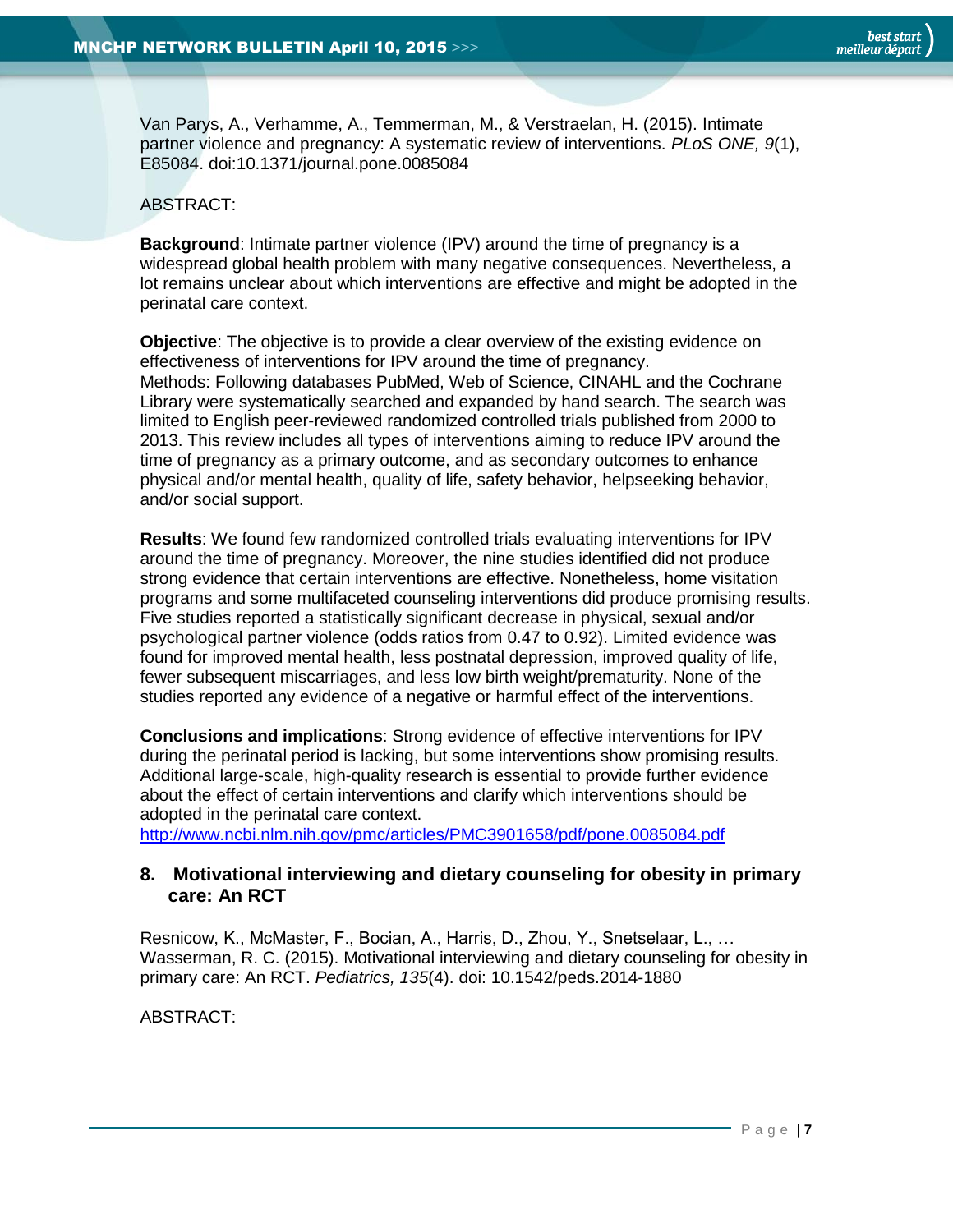**BACKGROUND AND OBJECTIVE**: Few studies have tested the impact of motivational interviewing (MI) delivered by primary care providers on pediatric obesity. This study tested the efficacy of MI delivered by providers and registered dietitians (RDs) to parents of overweight children aged 2 through 8.

**METHODS**: Forty-two practices from the Pediatric Research in Office Settings Network of the American Academy of Pediatrics were randomly assigned to 1 of 3 groups. Group 1 (usual care) measured BMI percentile at baseline and 1- and 2-year follow-up. Group 2 (provider only) delivered 4 MI counseling sessions to parents of the index child over 2 years. Group 3 (provider + RD) delivered 4 provider MI sessions plus 6 MI sessions from a RD. The primary outcome was child BMI percentile at 2-year follow up.

**RESULTS**: At 2-year follow-up, the adjusted BMI percentile was 90.3, 88.1, and 87.1 for groups 1, 2, and 3, respectively. The group 3 mean was significantly ( $P = .02$ ) lower than group 1. Mean changes from baseline in BMI percentile were 1.8, 3.8, and 4.9 across groups 1, 2, and 3.

**CONCLUSIONS**: MI delivered by providers and RDs (group 3) resulted in statistically significant reductions in BMI percentile. Research is needed to determine the clinical significance and persistence of the BMI effects observed. How the intervention can be brought to scale (in particular, how to train physicians to use MI effectively and how best to train RDs and integrate them into primary care settings) also merits future research. [http://pediatrics.aappublications.org/content/early/2015/03/25/peds.2014-](http://pediatrics.aappublications.org/content/early/2015/03/25/peds.2014-1880.full.pdf+html) [1880.full.pdf+html](http://pediatrics.aappublications.org/content/early/2015/03/25/peds.2014-1880.full.pdf+html)

Related resource:

 **Evidence Brief: Comparing self/proxy report versus direct measures of health, weight and BMI in 0-18 year olds**: This evidence brief (Public Health Ontario, 2015) examines the feasibility and accuracy of different ways to measure obesity in children and adolescents. [http://www.publichealthontario.ca/en/eRepository/Self\\_reports\\_BMI\\_Youth.pdf](http://www.publichealthontario.ca/en/eRepository/Self_reports_BMI_Youth.pdf)

# <span id="page-7-0"></span>**III. CURRENT INITIATIVES**

# <span id="page-7-1"></span>**9. Reduce Radon**

The Canadian Partnership for Children's Health & Environment has recently released new resources to help stakeholders in the child care sector promote its *Reduce Radon*  campaign. These new materials include an informational poster that child care centres can use to indicate that they have installed radon detectors and are undergoing radon testing. The poster is ideal either for posting on a bulletin board or sending home to parents. CPCHE has also developed sample letters that Centres can use to announce their radon test results to parents, whether results indicate that the centre is above or below acceptable guidelines.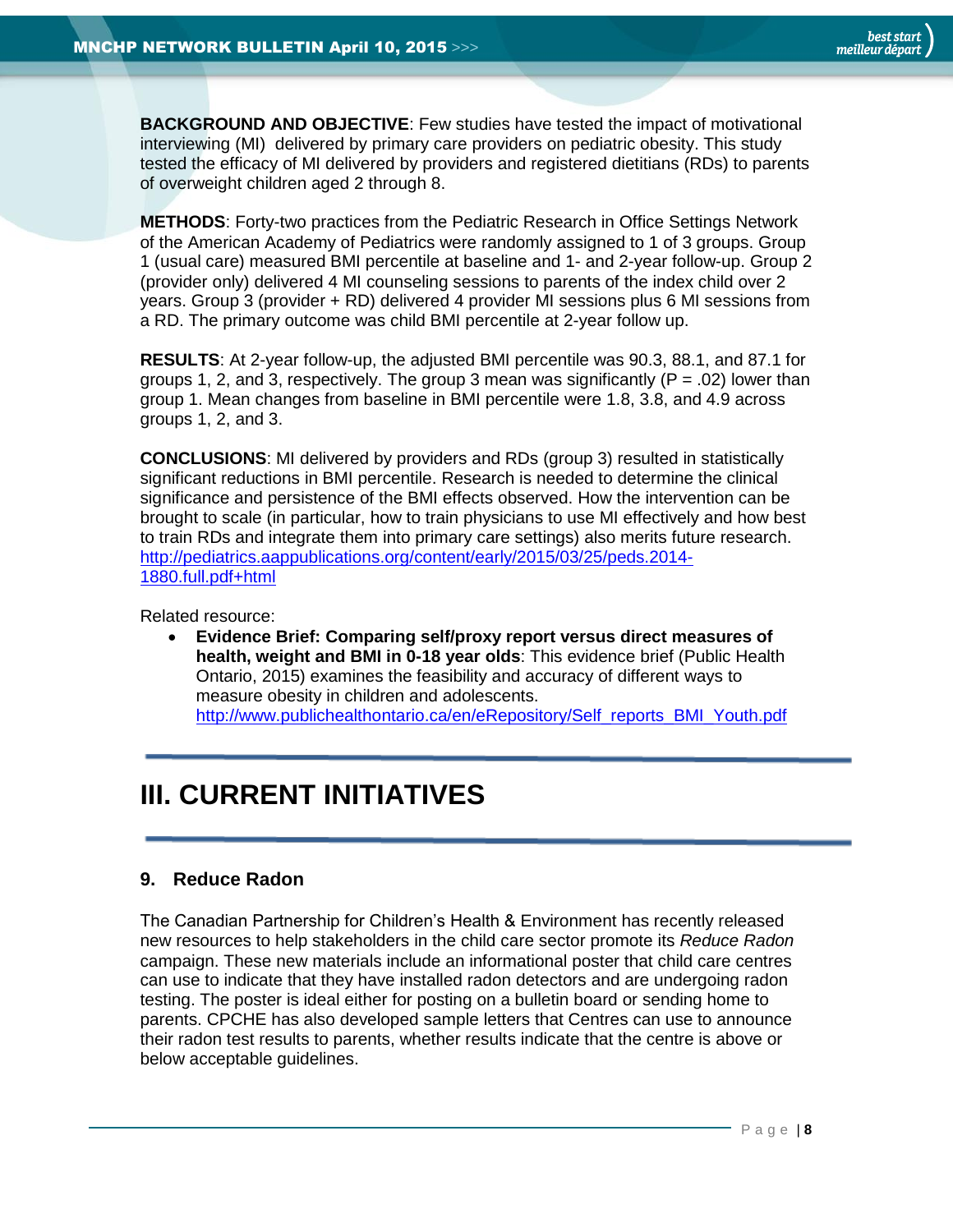<http://www.healthyenvironmentforkids.ca/content/reduce-radon>

## <span id="page-8-0"></span>**10. World Autism Awareness Day**

World Autism Awareness Day took place last week on April  $2^{nd}$ . It is the third year that Canadians have officially recognized this day, which was established by the United Nations in 2007 to highlight the importance of improving the quality of life for those affected by autism. To draw attention to the over 80% of adults with autism who are unemployed, the theme of this year's World Autism Awareness Day is *Employment: The Autism Advantage*. Adults with autism face many barriers to finding successful employment, including a lack of support on the job, and pervasive discrimination. This year's theme showcases the heightened skills that individuals with autism may have in pattern recognition, logical reasoning, and attention to detail than their "neurotypical" colleagues. To promote the employment of individuals with autism, the UN has issued a Call to Action, asking employers to provide employment opportunities for those on the autism spectrum.

<http://www.un.org/en/events/autismday/index.shtml>

# <span id="page-8-1"></span>**IV. UPCOMING EVENTS**

# <span id="page-8-2"></span>**11.Kids Have Stress Too!**

*Preschool & Kindergarten Workshop –* 17 April, 2015: Toronto, ON *Parent Facilitation Workshop* – 24 April, 2015: Toronto, ON

These full-day workshops, offered by The Psychology Foundation for Children, are designed to provide caregivers who work with parents or young children strategies for promoting stress management and reduction in kids. The sessions will highlight how stress affects children differently from adults and how parents and caregivers can identify signs of stress in children. Attendees of the Parent Facilitation workshop will leave with resources that they can use to facilitate their own workshops for parents. The cost of each workshop is \$220.00 and refreshments and lunch are included. Contact Becky Sussman by phone at 416-644-4944 or email at [info@psychologyfoundation.org](mailto:info@psychologyfoundation.org) to register today.

# <span id="page-8-3"></span>**12.Schools at the Centre: A Case Study of Seamless Early Learning**

April 15, 2015: Toronto, ON

This workshop will provide highlights from the recently published *Schools at the Centre*  study as presented by the study's authors, Zeenat Janmohamed, Emis Akbari, Romona Gananathan and Kerry McCuaig. The study examines the impact full-day kindergarten will have on educators, families and early years administrators. Learn more about the study on the Centre's website:

[http://www.oise.utoronto.ca/atkinson/About\\_Us/What\\_We\\_Do/Schools\\_at\\_the\\_Centre\\_S](http://www.oise.utoronto.ca/atkinson/About_Us/What_We_Do/Schools_at_the_Centre_Study/index.html) [tudy/index.html](http://www.oise.utoronto.ca/atkinson/About_Us/What_We_Do/Schools_at_the_Centre_Study/index.html)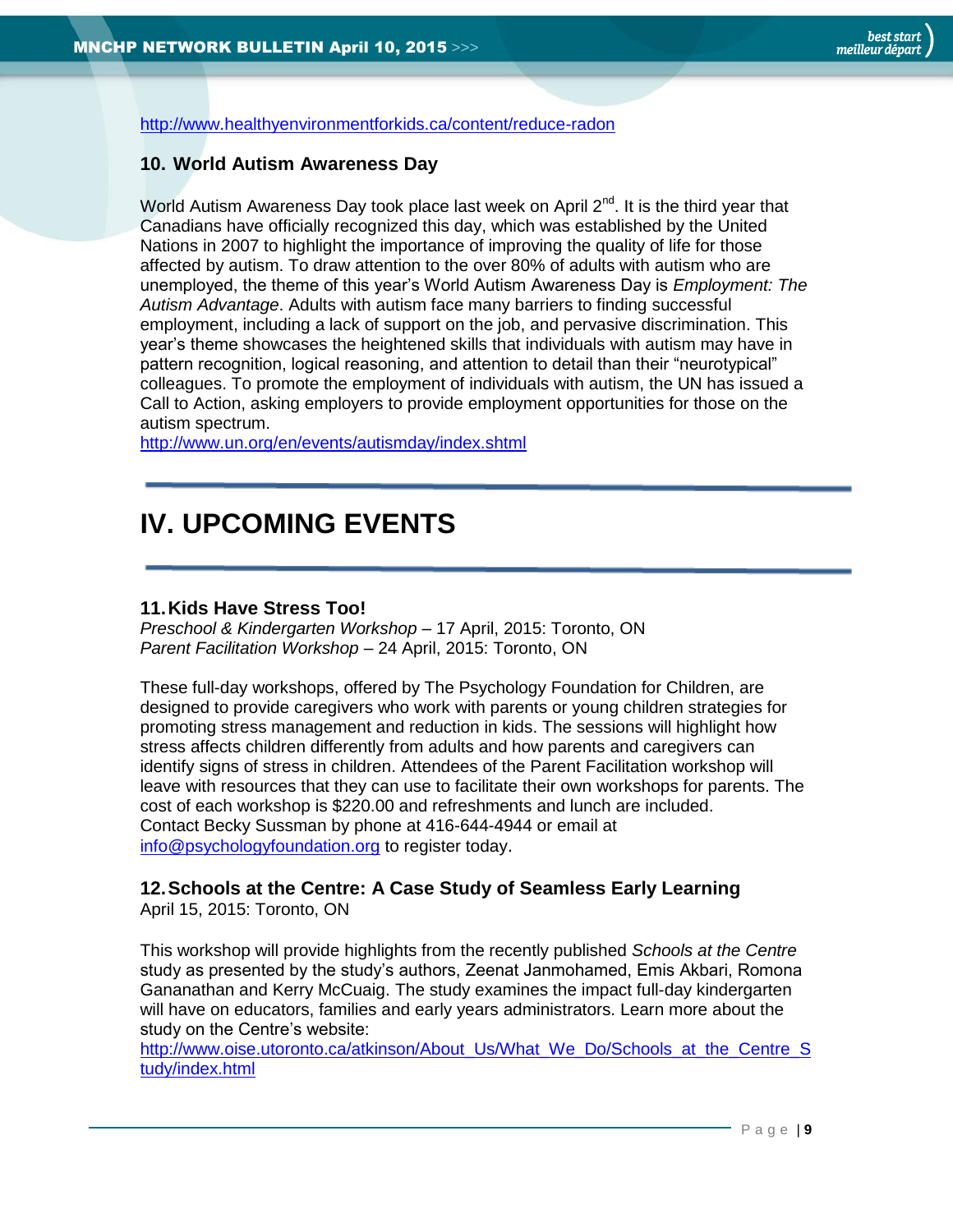Register for the workshop:

http://www.oise.utoronto.ca/atkinson/UserFiles/File/What\_We\_Do/SATC/Schools\_Flyer [Apr\\_15.pdf](http://www.oise.utoronto.ca/atkinson/UserFiles/File/What_We_Do/SATC/Schools_Flyer_Apr_15.pdf)

# <span id="page-9-0"></span>**13. 3 rd Annual Bachelor of Early Childhood Leadership Research Symposium**

April 16, 2015: Toronto, ON

This Symposium will provide a forum for students from the Early Childhood Leadership Degree at George Brown College to showcase their work, both through poster sessions, as well as in through a panel moderated by Jane Bertrand, Program Director of The Margaret and Wallace McCain Family Foundation. Bertrand will also provide the opening keynote address for the day. Other sessions include a presentation by Olivia Chow and a panel discussion featuring leaders in the field of early childhood education. [http://www.eventbrite.ca/e/3rd-annual-bachelor-of-early-childhood-leadership-research](http://www.eventbrite.ca/e/3rd-annual-bachelor-of-early-childhood-leadership-research-symposium-hosted-by-george-brown-college-tickets-15988817985)[symposium-hosted-by-george-brown-college-tickets-15988817985](http://www.eventbrite.ca/e/3rd-annual-bachelor-of-early-childhood-leadership-research-symposium-hosted-by-george-brown-college-tickets-15988817985)

# <span id="page-9-1"></span>**14.Identifying areas of focus for mental health promotion in children and youth for Ontario public health**

April 28, 2015: Toronto, ON & Webinar

Jodie Murphy and Maria Pavkovic, co-leads of the Child and Youth Mental Health Promotion Locally Driven Collaborative Project (LDCP) will discuss the findings of a study designed to discern key areas of concentration for child and youth mental health promotion. Through their research, including a literature review and focus group interview, Murphy and Pavkovic have recommended public health agencies focus on the development of a collaborative system, population health approaches and protective factors in promoting mental health. This lunch hour workshop will be offered both inperson and by webinar.

[http://www.eventbrite.com/e/pho-grand-rounds-identifying-areas-of-focus-for-mental](http://www.eventbrite.com/e/pho-grand-rounds-identifying-areas-of-focus-for-mental-health-promotion-in-children-and-youth-for-tickets-16283206509)[health-promotion-in-children-and-youth-for-tickets-16283206509](http://www.eventbrite.com/e/pho-grand-rounds-identifying-areas-of-focus-for-mental-health-promotion-in-children-and-youth-for-tickets-16283206509)

# <span id="page-9-2"></span>**15.Super Dads Super Kids Facilitation Training**

May 1, 2015: Windsor, ON

Become a certified Super Dads Super Kids facilitator through this one-day training workshop offered by Dad Central Ontario, Connections Early Years Family Centre and the Public Health Agency of Canada. Super Dads Super Kids is a series of workshops featuring informal discussion and interactive activities dads and kids can do together. The aim of the workshops is to encourage fathers to act as role models for their children and to teach fathers that their actions and support are important for their child's healthy development. Through the facilitator training, participants will learn more about the unique role dads can play in a child's life, fun games for dads and kids, and strategies for implementing the Super Dads Super Kids training program in their community. Learn more about the SDSK program:<https://superdadssuperkids.wordpress.com/> Register: [https://www.eventbrite.ca/e/super-dads-super-kids-facilitation-training-tickets-](https://www.eventbrite.ca/e/super-dads-super-kids-facilitation-training-tickets-15743366834)[15743366834](https://www.eventbrite.ca/e/super-dads-super-kids-facilitation-training-tickets-15743366834)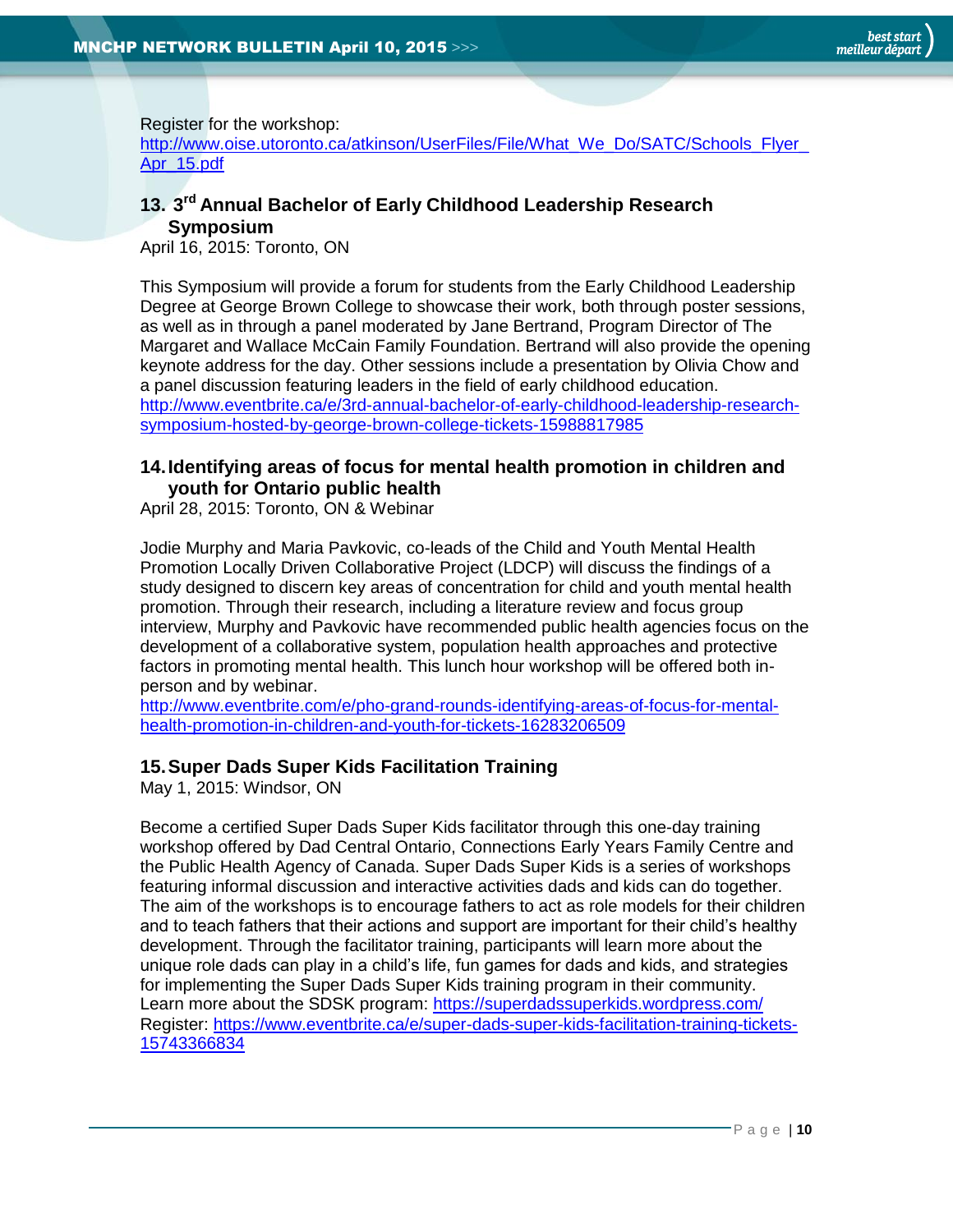#### <span id="page-10-0"></span>**16.First Global Conference on Holistic Early Learning and Development** May 1, 2015: Orillia, ON

This two day conference offered at Lakehead University will provide an invaluable opportunity for professionals working in all aspects of early childhood development to network and learn practical strategies and best practices to improve their work. Topics featured include childhood disability, mental health, inclusion, early literacy and technology in early childhood. The keynote speakers include former Ontario deputy minister and advocate for early child education Dr. Charles E. Pascal and Connie P. Gale, a specialist in Special and Gifted Education and recent author of *Games to Grab*, a book designed to promote student engagement through play. <https://conferences.lakeheadu.ca/isceld/location-accomodations>

## <span id="page-10-1"></span>**17.The Ontario Baby-Friendly Initiative Expo 2015**

May 5-6, 2015: Vaughan, ON

Expo 2015 is designed to support those currently in the process of implementing BFI best practices and to inspire those who have achieved BFI designation to maintain the BFI principles in their work. The two-day event will feature keynote presentations from Diane Wiessinger, co-author of La Leche League International's *The Womanly Art of Breastfeeding*, and Marianne Brophy, co-developer of the *Breastfeeding: Making a Difference* courses for health professionals. Other sessions will include panels from experts in BFI Strategy implementation.

[http://www.bfiontario.ca/wp-content/uploads/2015/02/6619-BFIO-Event-Program-USE-](http://www.bfiontario.ca/wp-content/uploads/2015/02/6619-BFIO-Event-Program-USE-THIS-MAR-5.2-lowres.pdf)[THIS-MAR-5.2-lowres.pdf](http://www.bfiontario.ca/wp-content/uploads/2015/02/6619-BFIO-Event-Program-USE-THIS-MAR-5.2-lowres.pdf)

# <span id="page-10-2"></span>**18.5 th Annual Maternal Newborn Conference**

May 28-29, 2015: Ottawa, ON

The Champlain Maternal Newborn Regional Program's 5<sup>th</sup> Annual Maternal Newborn Conference will revolve around the theme "Challenging the Status Quo," featuring new and innovative strategies and cases that question traditional methods of providing perinatal care. Workshops will discuss diverse topics including mental health in pregnancy, pregnancy and birth as a transgender man, and human milk sharing. [http://www.cmnrp.ca/en/cmnrp/Conferences\\_p4074.html](http://www.cmnrp.ca/en/cmnrp/Conferences_p4074.html)

# <span id="page-10-3"></span>**V. RESOURCES**

# <span id="page-10-4"></span>**19.6 th International Conference on Fetal Alcohol Spectrum Disorder**

Slides and resources from many of the presentations provided at the  $6<sup>th</sup>$  International Conference on Fetal Alcohol Spectrum Disorder are available online both as reference for those who attended the conference as well as for those who were unable to attend.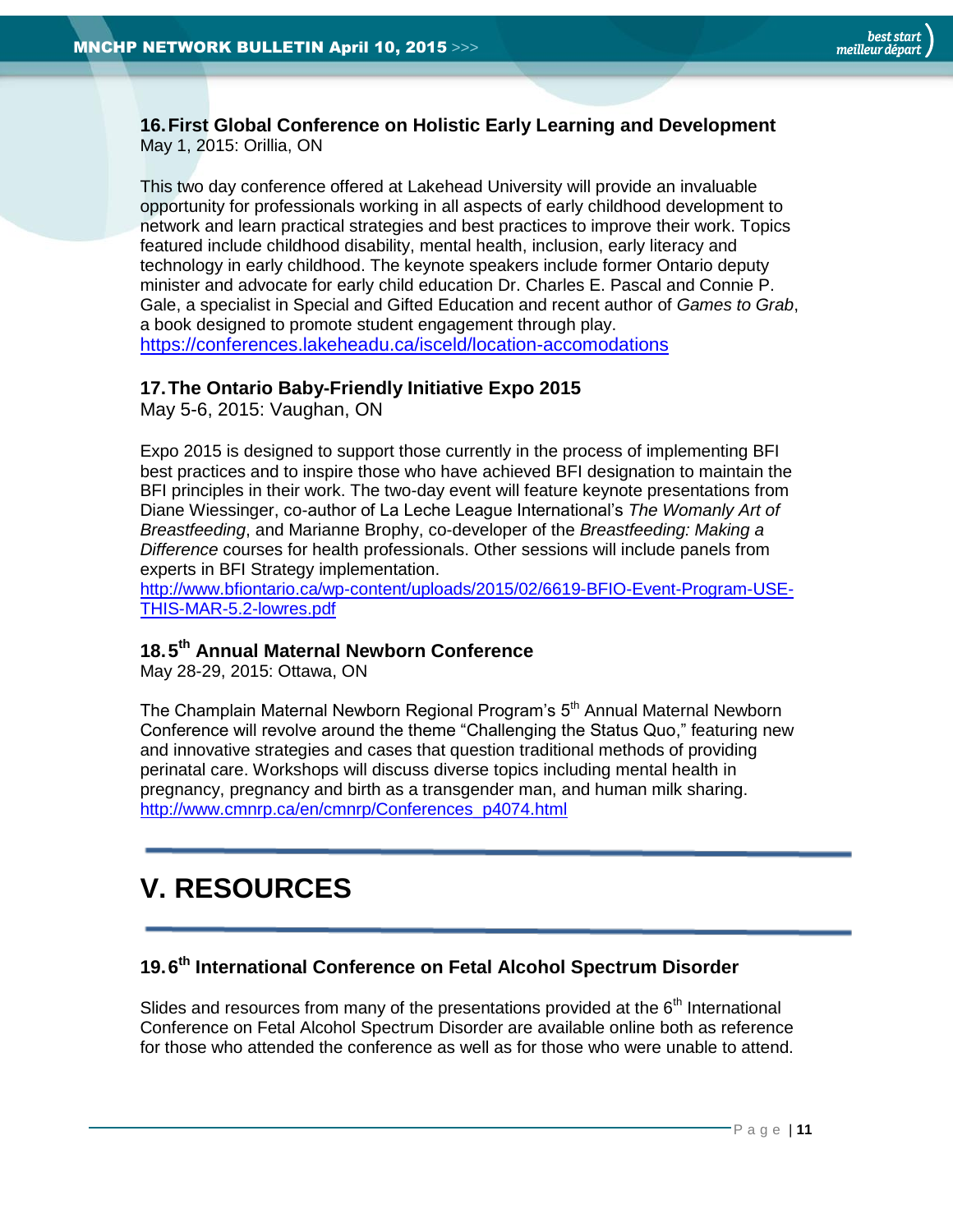Learn more about the relationship between mental health, alcohol and pregnancy, FASD in Aboriginal populations and the media representation of FASD. <http://interprofessional.ubc.ca/FASD2015/presentations.asp>

# <span id="page-11-0"></span>**20.Introduction to Public Health Ethics 2 & 3**

These two new briefing notes complete a series of three papers from the National Collaborating Centre for Healthy Public Policy that discusses the importance of an ethical framework for those working in public health. The second position paper, *Philosophical and Theoretical Foundations*, explores the philosophical and theoretical ideas that inform modern public health practice. The third position paper draws on these core foundational to present several public health ethics frameworks that practitioners can turn to when faced with difficult ethical decision making.

**Introduction to Public Health Ethics 2:**  [http://www.ncchpp.ca/127/publications.ccnpps?id\\_article=1424](http://www.ncchpp.ca/127/publications.ccnpps?id_article=1424) **Introduction to Public Health Ethics 3:**  [http://www.ncchpp.ca/127/Publications.ccnpps?id\\_article=1426](http://www.ncchpp.ca/127/Publications.ccnpps?id_article=1426)

#### <span id="page-11-1"></span>**21.Resources About Newborn Screening**

(Available in French)

Ontario's provincial newborn screening coordinator, Newborn Screening Ontario, has recently developed new resources to promote the importance of newborn screening to new parents. A concise brochure outlines the benefits of the screening tests, which diseases the tests screen for, and strategies that are used to protect the baby's privacy and confidentiality. The same information is also available in 20 different languages in a video format. These resources, along with an informational poster, are available for order on the [Service Ontario website](https://www.publications.serviceontario.ca/pubont/servlet/ecom/) by searching for "Newborn Screening." Check out [Newborn Screening Ontario'](https://www.youtube.com/user/NBSOntario/)s YouTube channel for more videos.

#### *Brochure*

EN[:http://www.newbornscreening.on.ca/data/1/rec\\_docs/735\\_newborn\\_screening\\_&\\_yo](http://www.newbornscreening.on.ca/data/1/rec_docs/735_newborn_screening_&_your_baby_20140204.pdf) [ur\\_baby\\_20140204.pdf](http://www.newbornscreening.on.ca/data/1/rec_docs/735_newborn_screening_&_your_baby_20140204.pdf)

FR[:http://www.newbornscreening.on.ca/data/1/rec\\_docs/736\\_newborn\\_screening\\_&\\_yo](http://www.newbornscreening.on.ca/data/1/rec_docs/736_newborn_screening_&_your_baby_fr_20140204.pdf) [ur\\_baby\\_fr\\_20140204.pdf](http://www.newbornscreening.on.ca/data/1/rec_docs/736_newborn_screening_&_your_baby_fr_20140204.pdf)

#### *Videos*

EN: [https://www.youtube.com/watch?v=07EU4t\\_ZOGE](https://www.youtube.com/watch?v=07EU4t_ZOGE) FR:<https://www.youtube.com/watch?v=AsZnH2BQL-I>

## <span id="page-11-2"></span>**22.Parenting in Ottawa**

(Available in French)

Ottawa Public Health recently launched an outreach strategy to help provide parents with quality information and an online space to discuss issues related to child health and development . The strategy includes the moderation of English and French Facebook pages where public health nurses field questions from parents and introduce topics of discussion. OPH has also established a visual website featuring written content and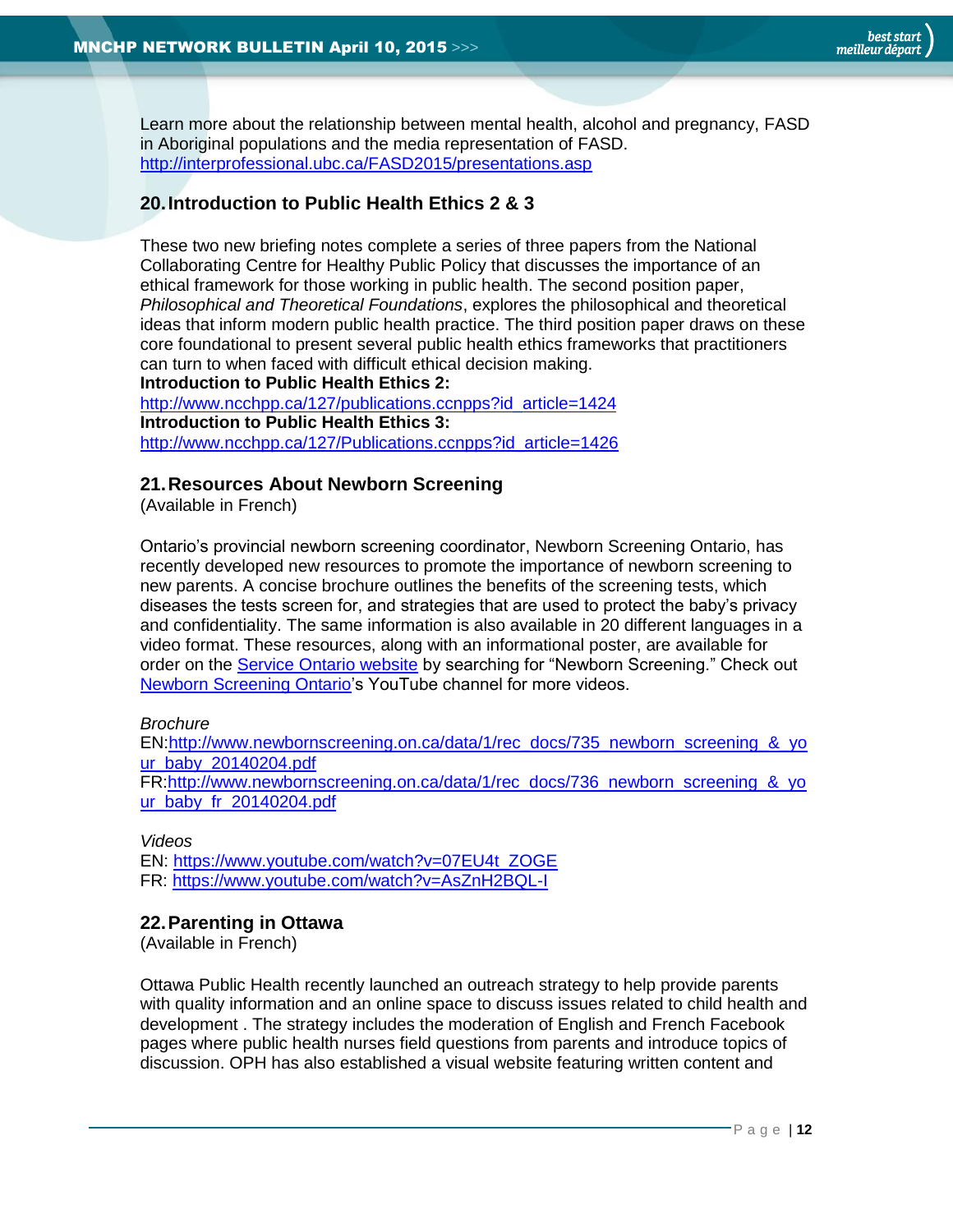resources on a wealth of issues related to pregnancy, breastfeeding and parenting children of all ages.

<http://www.parentinginottawa.com/en/index.asp>

#### <span id="page-12-0"></span>**23.Building Resiliency through Family-Based Programming**

This new resource from HC Link highlights and evaluates three different programs currently implemented in Ontario that aim to develop resiliency in children and youth. The document compares The Incredible Years Parenting Program, the Triple P – Positive Parenting Program, and Strengthening Families. The resource outlines challenges providers have faced in offering the programs and strategies that worked best.

[http://www.hclinkontario.ca/images/building\\_resiliency.pdf](http://www.hclinkontario.ca/images/building_resiliency.pdf)

#### <span id="page-12-1"></span>**24.Recent videos:**

- **Parenting Siblings and Language Development**: This video was developed by Heather Prime to showcase her research in the role older siblings can play in assisting the language development of their younger counterparts. She questions the belief that children from larger families are disadvantaged as their parents are unable to provide each of their children with equal attention. Prime highlights how attentive older siblings can, in fact, compensate for a lack of parental attention. <https://www.youtube.com/watch?v=mtfQ2SeJKs4&feature=youtu.be>
- **Breastfeeding & the Modern woman: Remember your Cave Woman**: This TEDx talk was presented by breastfeeding counsellor Vilia Tosio in Fort McMurray. Tosio emphasizes that while the use of technology has helped to usher in many improvements with respect to labour and delivery, in the case of feeding babies, an overreliance on technology can prove to be a hindrance, getting in the way of the natural process of breastfeeding.

<https://www.youtube.com/watch?v=I-Rlpmdp3Iw&app=desktop>

# <span id="page-12-2"></span>**VI. FEATURED BEST START RESOURCES**

## <span id="page-12-3"></span>**30. It Takes a Village: Taking Action for Healthy Children**

April 28, 2015: Webinar (9:30-11am) April 30, 2015: Webinar (9:30-11am) April 30, 2015: Webinar (9:30-11am)

This webinar will introduce the online learning program created by the Best Start **Resource** 

Centre. The purpose of this program is to address some of the issues raised by the recent report from the Healthy Kids Panel, No Time to Wait.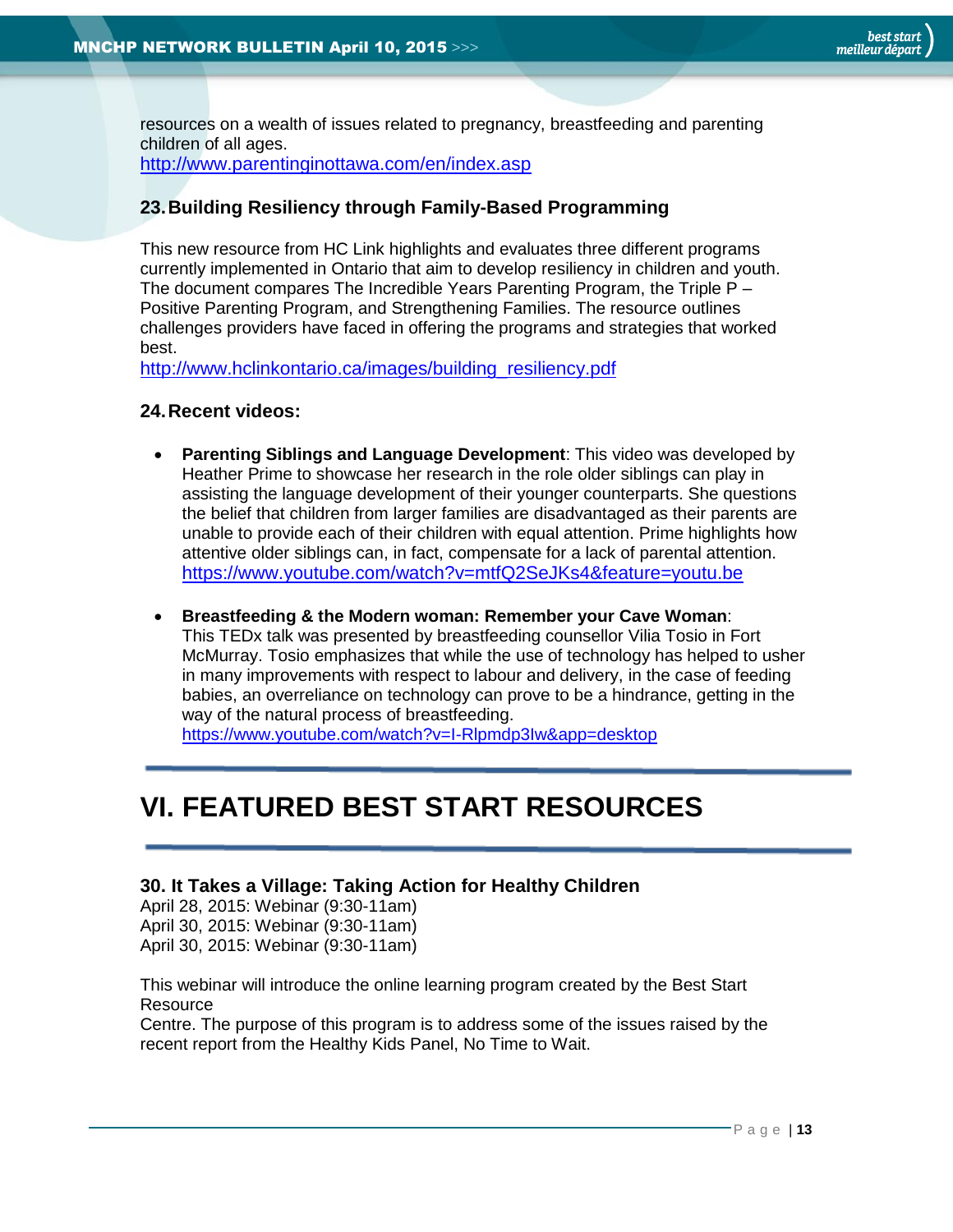The webinar will benefit managers and front-line workers who work with children aged 2- 11 in the following sectors: recreation, public health, community health, education, childcare and social service. Please note that this webinar is an introduction to the learning program and is designed to provide an overview of the concepts – it is not the online learning program itself.

For more information, please contact Roshni Juttun [\(r.juttun@healthnexus.ca\)](mailto:r.juttun@healthnexus.ca) **April 28 (9:30 - 11am)**: [http://en.beststart.org/event/webinar-it-takes-village-taking](http://en.beststart.org/event/webinar-it-takes-village-taking-action-healthy-children-april28)[action-healthy-children-april28](http://en.beststart.org/event/webinar-it-takes-village-taking-action-healthy-children-april28)

**April 30 (9:30 - 11am)**: [http://en.beststart.org/event/webinar-it-takes-village-taking](http://en.beststart.org/event/webinar-it-takes-village-taking-action-healthy-children-april30-am)[action-healthy-children-april30-am](http://en.beststart.org/event/webinar-it-takes-village-taking-action-healthy-children-april30-am)

**April 30 (1:30 - 3pm)**: [http://en.beststart.org/event/webinar-it-takes-village-taking-action](http://en.beststart.org/event/webinar-it-takes-village-taking-action-healthy-children-april30-am)[healthy-children-april30-am](http://en.beststart.org/event/webinar-it-takes-village-taking-action-healthy-children-april30-am)

## <span id="page-13-1"></span>**25.Addressing Smoking with Women and their Families: Strategies for Inhome Support Services**

(Available in French)

This resource is designed for service providers who may have an opportunity to discuss smoking with women and/or their family members during home visits. While engaging directly with clients, this resource suggests ways that service providers can assist and motivate women and their families to think about their smoking and consider trying to quit smoking. Certain tools in this resource may be more appropriate for some service providers than for others, depending on roles, responsibilities and scope of practice. EN: [http://www.beststart.org/resources/tobacco/BSRC\\_Addressing\\_Smoking\\_EN\\_fnl.pdf](http://www.beststart.org/resources/tobacco/BSRC_Addressing_Smoking_EN_fnl.pdf) FR [:http://www.beststart.org/resources/tobacco/BSRC\\_Addressing\\_Smoking\\_FR\\_fnl.pdf](http://www.beststart.org/resources/tobacco/BSRC_Addressing_Smoking_FR_fnl.pdf)

## <span id="page-13-2"></span>**26.Best Start Resource Centre Displays**

Borrow a display for a health fair or event!

The Best Start Resource Centre has many displays on topics related to maternal, newborn and early child health available for loan at no cost. For more information, please contact: [r.juttun@healthnexus.ca](mailto:r.juttun@healthnexus.ca?subject=Borrow%20a%20display%20for%20a%20health%20fair%20or%20event%21) / 416-408-2249 ext. 2336

When requesting a display, please provide the following information:

- Name of display
- Dates required
- Organization name and address
- Your name and contact information

*Please note: Requesting a display does not guarantee availability. We will contact you as soon as possible to let you know if it is available.* <http://en.beststart.org/resources-and-research/displays>

## <span id="page-13-0"></span>**About This Bulletin**

*The Best Start Resource Centre thanks you for your interest in, and support of, our work. Best Start permits others to copy, distribute or reference the work for non-commercial purposes on condition that full credit is given. Because our MNCHP bulletins are designed to support local health promotion initiatives, we would appreciate knowing how this resource has supported, or been integrated into, your work*